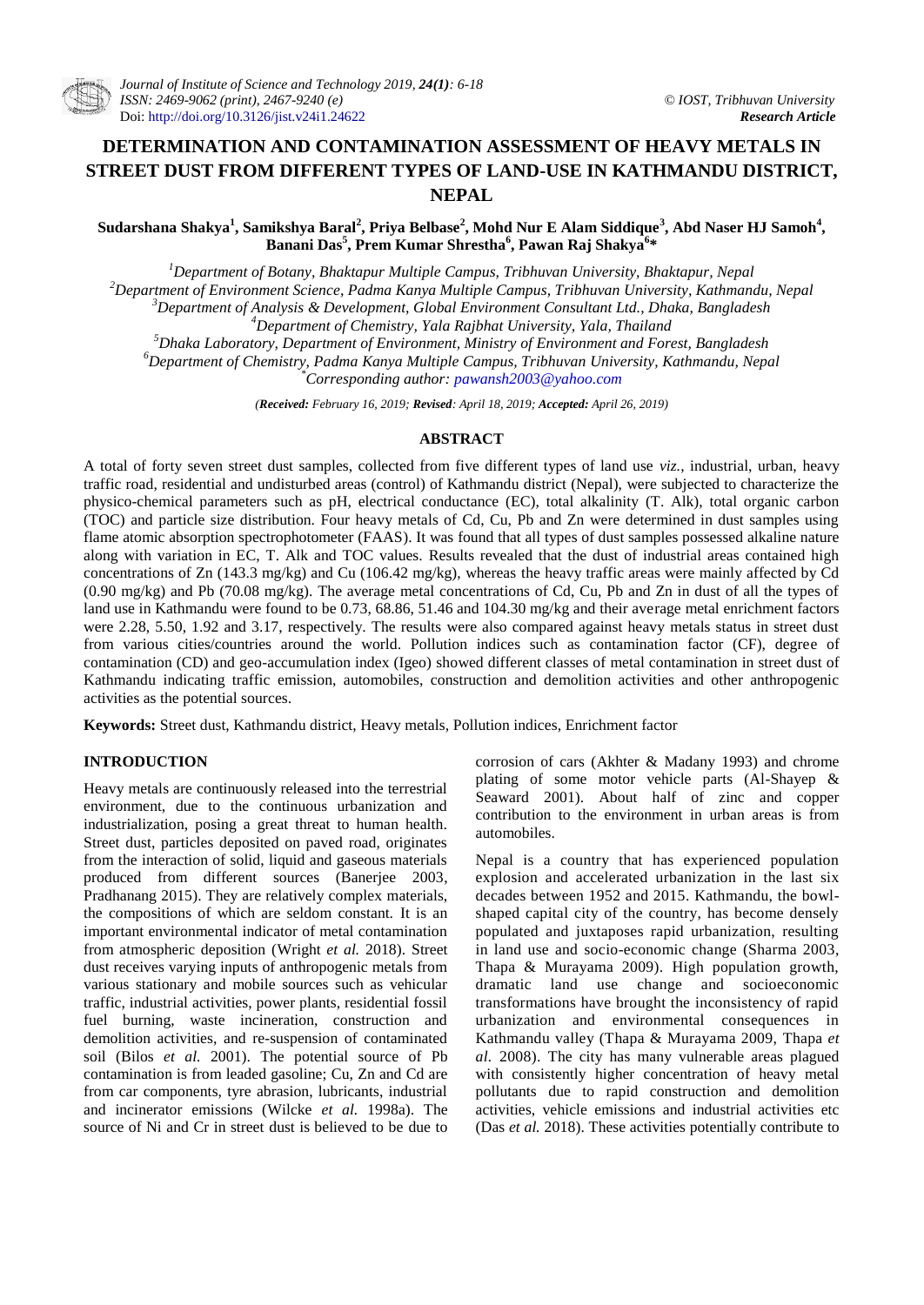toxic heavy metals in street dust which may enter human body through inhalation, ingestion and dermal contact. It is, therefore important to assess heavy metals<br>contamination in street dust considering the in street dust considering the environmental and public health issue. Although there are extensive works noted in the related area in many developed countries around the world, a very few assessment has been made in a developing country like Nepal. Hence, the aim of the present study was to examine heavy metal concentrations in street dust collected from different types of land use in Kathmandu district and to assess contamination levels using three pollution indices *viz.*, contamination factor (CF), degree of contamination (CD) and index of geo-accumulation (Igeo).

#### **MATERIALS AND METHODS**

#### **Sampling area and collection**

For the present study, five different types of land areas *viz.,* industrial, urban, heavy traffic, residential and undisturbed (control) were selected. The selection of forty seven sampling sites for street dust measurements were based on different domain activities such as industrial activities, traffic load, population density, commercial, non-commercial and other anthropogenic activities as briefly described in Table 1. The sampling sites of the dust collection from different types of land use across Kathmandu district were located using GIS mapping method as shown in Fig. 1.



Sampling Map Of Kathmandu District

**Fig. 1. Location of the sampling sites representing different types of land-use in Kathmandu district**

Initially, a field survey was made in order to enlist a number of potential sampling sites and categorized them under three major land use zones *viz.*, urban, heavy traffic road and residential. The number of initially selected sampling sites under urban, heavy traffic road and residential zones reached to 50, 34 and 40 respectively. All the sampling sites were numbered consecutively. From the category of each land use zone, 30 per cent of the total sampling sites were finally selected for dust sample collection using a simple lottery method. This method of sampling was justified for the present study because each of the initially selected sampling sites had an equal chance of participation in the study. Hence, the

number of sampling sites under urban, heavy traffic road and residential zones finally were 15, 10 and 12 respectively (Table 1). As for the industrial area, Balaju Industrial Estate, the first industry of national interest established in Kathmandu in 1960 AD, was selected while Shivapuri area as the background (control). So far, no other industries of similar category were found in Kathmandu which could be included in this study. Hence, five sampling points were selected from the Balaju Industrial Estate, within the industrial periphery at an equidistance of 100 meter from its' centre for the collection of street dust samples.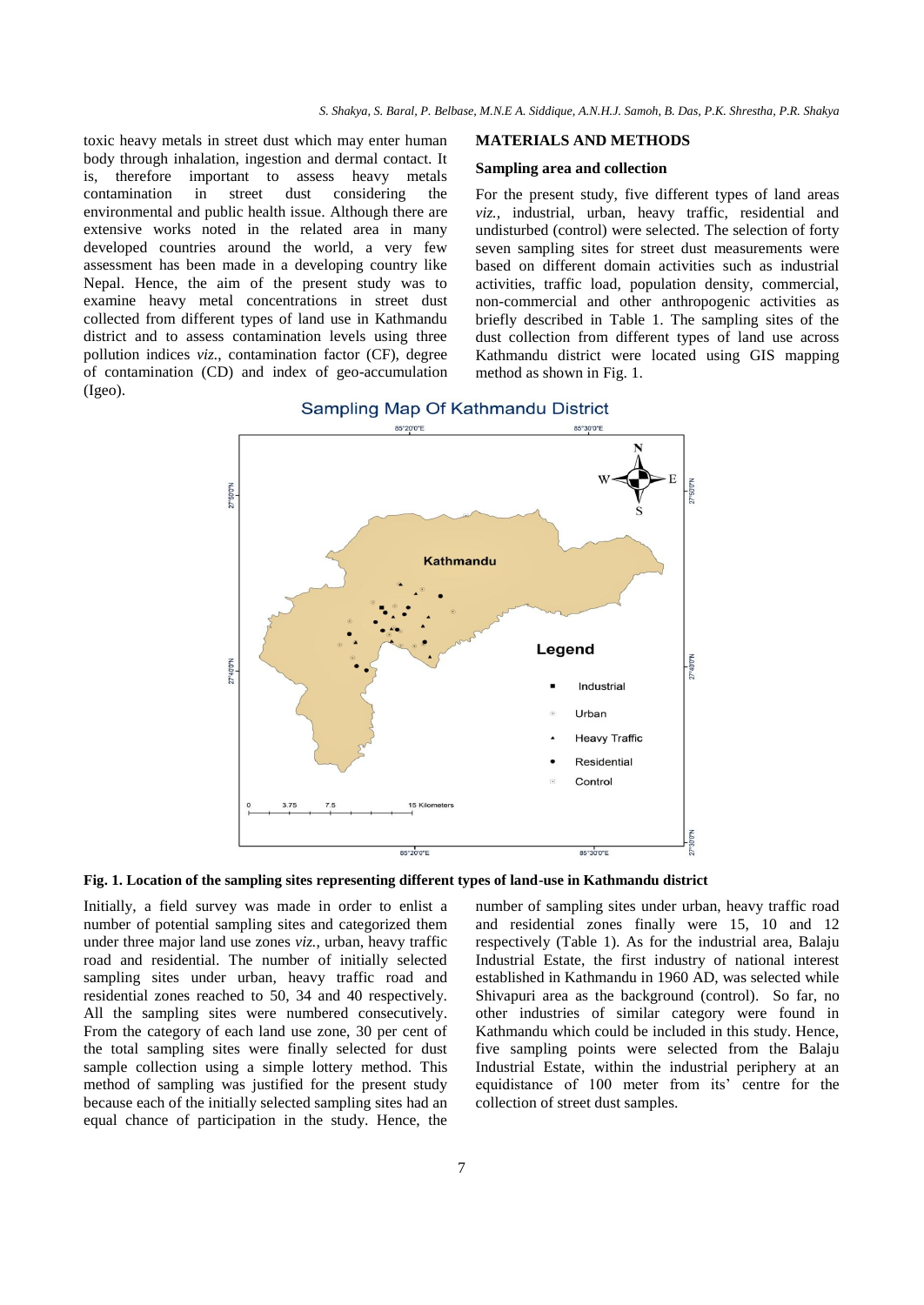| Land use area            | <b>Sample</b><br>No. (n) | <b>Locations of sampling sites</b>                                                                                                                                               | Activities at the sampling sites                                                                                                                                                                                    |
|--------------------------|--------------------------|----------------------------------------------------------------------------------------------------------------------------------------------------------------------------------|---------------------------------------------------------------------------------------------------------------------------------------------------------------------------------------------------------------------|
| Industrial               | 5                        | <b>Balaju Industrial Estate</b>                                                                                                                                                  | Automobile workshop, domestic appliances,<br>metal work, plastic and pipe, textile,<br>poultries, rubber, feed furniture, footwear,<br>carpets and <i>thankas</i> , metal crafts etc.                               |
| Urban                    | 15                       | Sundhara, Durbarmarg,<br>Thapathali,<br>Putalisadak, Sitapaila,<br>Baneshwor,<br>Baudha,<br>Sinamangal,<br>Gongabu,<br>Bansbari, Kirtipur, Naikab, Kalanki,<br>Balaju, Samakhusi | High traffic load, high anthropogenic<br>activities, densely populated area, hospitals,<br>educational institutions, super markets, big<br>departmental stores, hotels, mechanical and<br>automobile workshops etc. |
| traffic<br>Heavy<br>road | 10                       | Ratnapark, Chabahil, Maharajgunj<br>chakrapath,<br>Gongabu,<br>Kalanki.<br>Balkhu,<br>Gaushala,<br>Tripureshowr,<br>Koteshowr, Lazimpat                                          | Heavy traffic density, bus parks, business<br>complexes, hospitals, commercial buildings,<br>cinema halls, huge anthropogenic activities<br>etc.                                                                    |
| Residential              | 12                       | Gairidhara<br>(Naxal),<br>Baluwatar,<br>Kasthamandap, Kapan, Shantinagar,<br>Dallu,<br>Panga,<br>Chobhar,<br>Ason,<br>Bagbazar, Nayabazar, Syuchatar                             | Medium traffic load, limited commercial<br>activities, limited number of departmental<br>stores and cluster residential area                                                                                        |
| Undisturbed<br>(control) | 5                        | Shivapuri                                                                                                                                                                        | traffic<br>load, low<br>anthropogenic<br>Low<br>activities, sparse residential and unpolluted<br>area                                                                                                               |

| Table 1. Description of sampling sites across Kathmandu district |  |  |  |  |
|------------------------------------------------------------------|--|--|--|--|
|------------------------------------------------------------------|--|--|--|--|

The same procedure was applied for Shivapuri, which was selected as the control area. The selection of Shivapuri area as control was based on the fact that the area is unpolluted as well as undisturbed particularly due to sparse residents with low population density and limited anthropogenic activities such as industrial, commercial, traffic load etc. Our field observations also revealed that there was no evidence of anthropogenic activities in the past as well and no signals of disturbances. Hence, a total of 47 street dust samples including those from control area were collected during dry season (March to May, 2018) to avoid rain washing of heavy metals. The sample collection was carried out by sweeping an area of about 1 m<sup>2</sup> from the paved roads using a brush and plastic dustpan. The amount of dust collected from each site was 250-500 g. In order to avoid re-suspension of the finest particles during sampling, the sweeping was made slow and collected directly into plastic bags and labeled. Samples were not collected adjacent to site-specific pollution sources.

#### **Analysis of dust properties**

Street dust collected from sampling sites were air dried and passed through a 2 mm metal free sieve to remove rocks, leaves and other debris. The sieved dust samples were preserved as stock in labeled plastic bags with zip lock and stored in a dry place for further processing and analytical purposes. Physico-chemical parameters such as pH, electrical conductivity (EC), total organic carbon (TOC) and total alkalinity were determined (in triplicate) as follows:

*Determination of pH and EC*: pH and EC of dust samples were determined in 1:5 dust suspensions following standard methods for examination of water and waste water (APHA 1995) with modification as necessity. Accordingly, 20 g of each sample was weighed in a beaker and 100 ml of distilled water added to it. The mixture was stirred in magnetic stirrer for an hour. The pH and EC of the unfiltered dust suspension were recorded using a glass electrode digital pH meter (Model 101, ESICO International) and a digital conductivity meter (Model alpha-06, ESICO International) respectively. Before recording pH and EC, both the instruments were calibrated as per instruction manuals.

*Determination of total organic carbon (TOC):* Total organic carbon in dust samples was determined by titrametric method as described by Walkey and Black (1934). Accordingly, 1.0 g of each stock sample was weighed and transferred to into a dry 500 mL conical flask. To this, 10 ml of 1 N  $K_2Cr_2O_7$  solution and 20 mL of concentrated  $H_2SO_4$  were added and mixed by gentle swirling. The flask was kept in hot air-oven for about 30 minutes at 150° C. After the reaction was over, the contents were diluted with 200 ml of distilled water followed by addition of 0.2 g of sodium fluoride and 1 mL of diphenylamine indicator. The sample was titrated with 0.4 N ferrous ammonium sulphate until the colour of the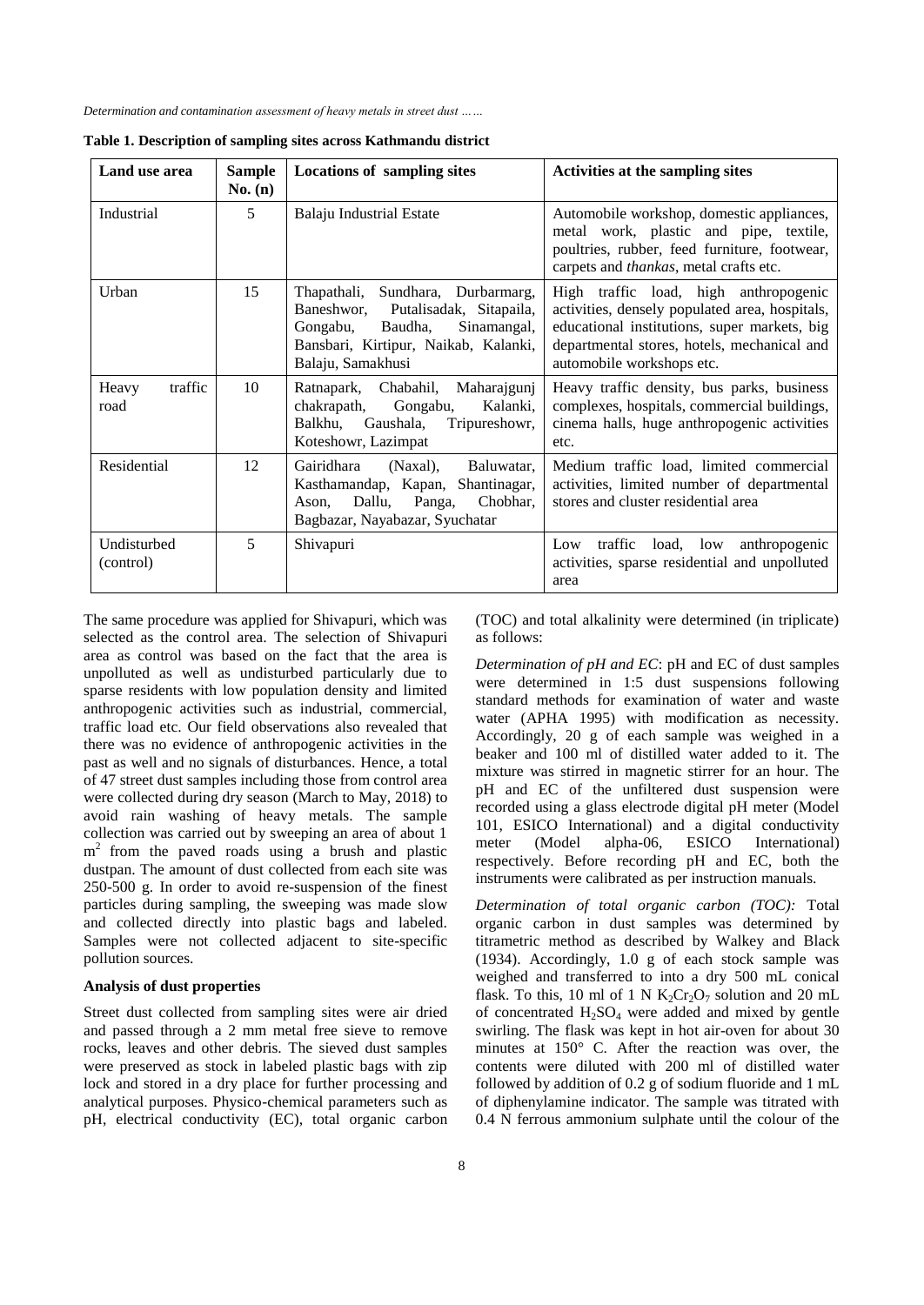solution changed from black to brilliant green at the end point. A blank was also run with same quantity of the chemicals without sample.

*Determination of total alkalinity:* Total alkalinity (as  $CaCO<sub>3</sub>$  equivalent) in dust samples was determined following modified standard methods for examination of water and waste water (APHA 1995). For this, 20 g of each dust sample was weighed in a beaker and 100 mL of distilled water added to prepare a 1:5 dust suspension. The mixture was stirred mechanically for an hour. The clear suspension was filtered through Whatman No. 40 filter paper using Buchner funnel. Then, 50 mL of the filtrate was taken in a conical flask and 1-2 drops of phenolphthalein indicator was added. The solution remained colourless (Phenolphthalein alkalinity,  $PA = 0$ ) for all samples showing absence of carbonate and hence total alkalinity (TA) due to bicarbonate was determined by adding 1-2 drops of methyl orange to the same sample and titrated with 0.1 N HCl until the yellow colour changed to pink at the end point.

# **Fractionation of dust samples**

For fractionation of particle size, 100 g of each air-dried sample (2 mm sieved size) was passed through a stack of six sieves of different sizes in the order (top to bottom) as 710, 425, 150, 75, 53 and 38 µm subjecting to three 10 minutes shaking episodes (Christoforidis & Stamatis 2009). Following the experiment, each sample yielded fractions of seven particle sizes as 2000-710, 710-425, 425-150, 150-75, 75-53, 53-38 and < 38 µm. Percent distribution of dust in each particle size fraction was then calculated. All the experiment was carried out in triplicate.

#### **Determination of heavy metals in dust**

Concentration of heavy metals in dust samples was determined by following a standard protocol (Chrisroforidis & Stamatis 2009). For this, 1.0 g of each stock sample was weighed in an acid washed beaker and 10 ml conc. nitric acid was added to it. The sample was then digested over the hot plate at low temperature partially covering the beaker with watch glass. Digestion process was continued until acid volume was reduced to 1-2 ml. Whenever needed more acid was added to carry out complete leaching of metals from the sample. After complete digestion, the interior of the beaker was washed with about 10 mL double distilled water. The sample solution was then warmed for few minutes and cooled to room temperature. Sample was filtered through medium textured Whatman filter paper collecting the filtrate in 25 mL volumetric flask. The beaker was washed with small portions of distilled water adding the washings into the same funnel and collecting filtrate into the same volumetric flask. The final volume was then made with distilled water and mixed well to homogenize the sample. Cd, Cu, Pb and Zn were determined in the digested samples by flame atomic absorption spectrophotometer (SOLAAR M5 Dual Automizer, 180-900nm, Thermo Elemental, UK) using air-acetylene flame. All the standard solutions (1000 ppm) for Cd, Cu, Pb and Zn were certified and obtained from FLUKA AG, Switzerland. These solutions were diluted carefully to the required concentrations with double-distilled water. All the glassware and plastic vessels were treated with dilute (1:1) nitric acid for 24 h and then rinsed with double distilled water before use. The nitric acid (E. Merck, Germany) was of analytical grade and was used without further purification. The instrumental parameters were those recommended by the manufacturer. The precision and analytical accuracy were checked by analysis of standard reference materials NIST SRM 1648. The recovery percentage of metal concentrations from the reference materials was 98 % (Cd), 96.3 % (Cu), 98 % (Pb) and 98.1 % (Zn). In order to determine the precision of the analytical process, few samples from the sampling sites were analyzed three times. The standard deviation for the pretested samples was calculated to be 2.5, 2.1, 2.9 and 3.1 % for Cd, Cu, Pb and Zn respectively and can be considered satisfactory for analysis of dust samples. The detection limits were 9, 3, 9 and 3  $\mu gL^{-1}$  for Cd, Cu, Pb and Zn, respectively.

#### **Assessment of contamination using pollution indices**

Heavy metal contamination of street dust was assessed using single (contamination factor, CF and index of geoaccumulation, Igeo) and integrated (degree of contamination, CD) pollution indices. The contamination factor (CF) and degree of contamination (CD) were suggested by Håkanson (1980) and defined as follows:

$$
CF = Cs / Cb \tag{1}
$$

$$
CD = \Sigma CF \tag{2}
$$

Where, Cs is the measured concentration of the examined metal in street dust and Cb is the geochemical background concentration or reference value of the metal or the background value (control) of heavy metals in the uncontaminated dust. The contamination is classified into four groups as follows: low (CF < 1), moderate ( $1 \leq$  CF < 3), considerable ( $3 \leq CF \leq 6$ ) and very high ( $6 \leq CF$ ).

In this study, four categories of CD was used to evaluate metal contamination levels as follows: low  $(CD < 5)$ , moderate ( $5 \leq CD \leq 10$ ), considerable ( $10 \leq CD \leq 20$ ), and very high ( $20 \leq CD$ ) degree of contamination. If the CD values exceed 20, then it is necessary to take immediate counter measures to reduce heavy metal contamination in the road dust. An index of geoaccumulation (Igeo) was originally defined by Müller (1969), and can be calculated by the following equation (3):

$$
Igeo = log2 [Cs / (1.5Cb)] \tag{3}
$$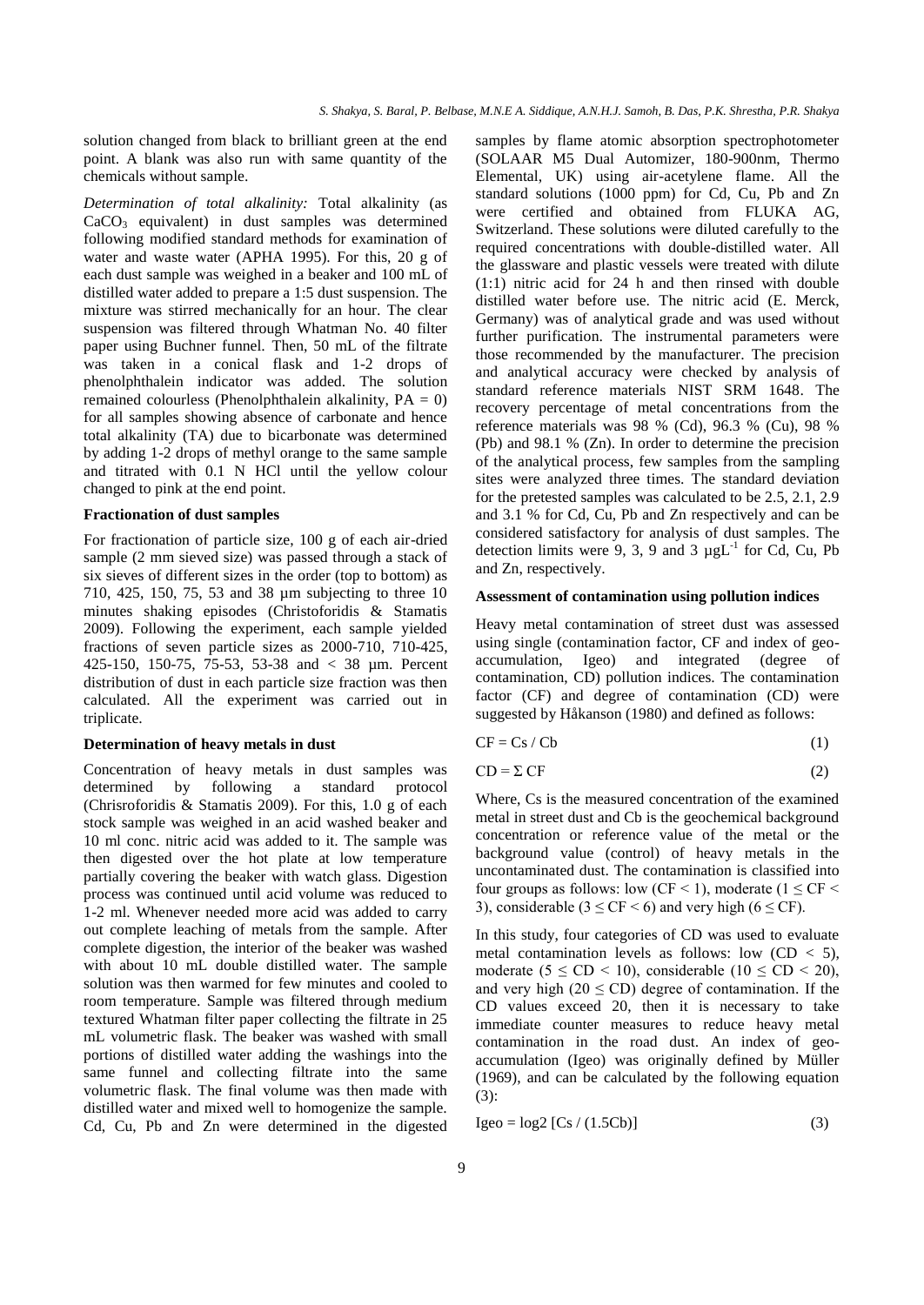The factor 1.5 is used because of possible variations in background values for a given metal in the environment and to detect very small anthropogenic influence. Müller (1969) classified Igeo for each metal to the following categories: Igeo  $\leq 0$  = practically unpolluted;  $0 <$  Igeo  $\leq 1$ = unpolluted to moderately polluted;  $1 <$  Igeo  $\leq 2$  = moderately polluted,  $2 \leq \text{Igeo} \leq 3 = \text{moderately to}$ strongly polluted;  $3 <$  Igeo  $<$  4 = strongly polluted; 4  $<$ Igeo  $\leq$  5 = strongly to extremely polluted and Igeo  $\geq$  5 = extremely polluted.

# **Statistical analysis**

Descriptive statistics such as frequency, percentage, mean and standard deviation were used wherever applicable. Correlation analyses among the dust properties and metals were performed with SPSS v.19.0 (SPSS Inc., Chicago, USA).

# **RESULTS AND DISCUSSION**

### **Dust properties**

Dust properties such as pH, electrical conductivity (EC), total organic carbon (TOC) and total alkalinity as  $CaCO<sub>3</sub>$ equivalent in dust samples from different types of land use were analyzed. Table 2 shows variable ranges and mean values of pH, EC, total alkalinity and TOC among the land uses. The dust samples from all the land uses exhibited alkaline nature. The alkaline nature of the dust samples reflects the richness of carbonate and/or bicarbonate salts (Yaalon 1997) and also from the aging road and building materials (Sutherland & Tolosa 2000). Alkaline nature of dust was also reported by Christoforidis & Stamatis (2009) and Karmacharya & Shakya (2012) in their studies.

Variable EC values were found among the land use types in this study. The amount of salt content in dust may account for variation in range of EC among the study areas. The salinity of dust samples may be attributed to the presence of ions such as  $\tilde{N}a^{+}$ ,  $K^{+}$ ,  $Ca^{2+}$ ,  $Mg^{2+}$ , Cl<sup>-</sup>,  $NO<sup>3-</sup>$ ,  $PO<sub>4</sub><sup>3-</sup>$ ,  $CO<sub>3</sub><sup>2</sup>$  and  $HCO<sub>3</sub><sup>-</sup>$  (Fuente *et al.* 2006). Total alkalinity shows that dust samples from Kathmandu are mainly due to bicarbonates (carbonate not detected). Dust naturally contains carbonates and/or bicarbonates or lime and even then the calcium carbonate-rich parent material will continue to weather, producing more soluble carbonate and buffering the soil solution pH (Christoforidis & Stamatis, 2009).

The elevated level of TOC in the present study indicates that dust is an important sink of organic material in Kathmandu, which is subsequently transported by wind or runoff water and accumulated along the street dust. Besides, organic materials from anthropogenic waste and vehicle oil or gasoline that contain hydrocarbons may equally contribute to the organic carbon content in dust (Stone & Marsalek 1996). This is consistent with the

findings of Herath *et al.* (2013) who also reported high organic matter content in Colombo metropolitan region due waste disposal, leakage of lubricants and vehicle oil. Further, the present study is also in agreement with the work of Karmacharya and Shakya (2012) and Acosta *et al.* (2011) who reported similar results in properties of street dust.

### **Distribution of dust in particle size fractions**

Dust particle size is considered as one of the important dust properties. Table 3 shows mean percent distribution of dust in seven different particle size fractions from different land uses. Results revealed that dust particle size of 425-150 µm was the main dominant fraction in all the studied areas and varied from 49.17 % (urban) to 56.53 % (residential) of the total fraction. This finding is also supported by the work of Karmacharya and Shakya (2012) who reported dust particle of 425-150 µm mesh size as the major fraction by percentage in street dust. However, the composition of dust may vary depending on climate, human activities, soils and rocks of the surrounding areas etc (Amato *et al.* 2010). The dust particle with a smaller size is often considered risky for environment and human health (EPA 1999).

#### **Heavy metal concentrations in street dust**

Table 4 shows the mean concentrations of Cd, Cu, Pb and Zn in street dust from all five types of land use. Results revealed that the mean concentration of all metals in dust samples from the industrial, urban and residential land uses was found to be in order of their abundance as Zn>Cu>Pb>Cd. On the contrary, heavy traffic and undisturbed area exhibited the elemental order by their abundance as Zn>Pb>Cu>Cd. In all cases, Zn appeared to be highly mobile than Cu, Pb and Cd, because of its small ionic size and exhibited greater binding affinity for dust particles. The extent of their mobility and binding affinities, however depend on redox potential and pH of the surrounding environment (Hermann & Neumann-Mahlkau 1985). The metal levels in the street dust (mean of all locations) from Kathmandu district were 104.3 mg/kg for Zn, 68.9 mg/kg for Cu, 51.5 mg/kg for Pb, 0.73 mg/kg for Cd and these values are comparatively higher than those of the control area (Table 4). Highest levels of Cu, Cd, Pb and Zn were also found in dust samples from industrial, urban, heavy traffic area and the lowest levels of metal concentrations from the rural area as reported in earlier studies (Herath *et al.* 2013; Abbasi *et al.* 2013; Tanushree *et al.* 2011; Ewen *et al.* 2009). They attributed different types and levels of anthropogenic activities in such land uses as the main reason for the contamination of heavy metals in street dust.

The industrial dust was found to be affected mostly by Zn and Cu, and the heavy traffic road dust by Cd and Pb. Similarly, dust from urban and residential sites was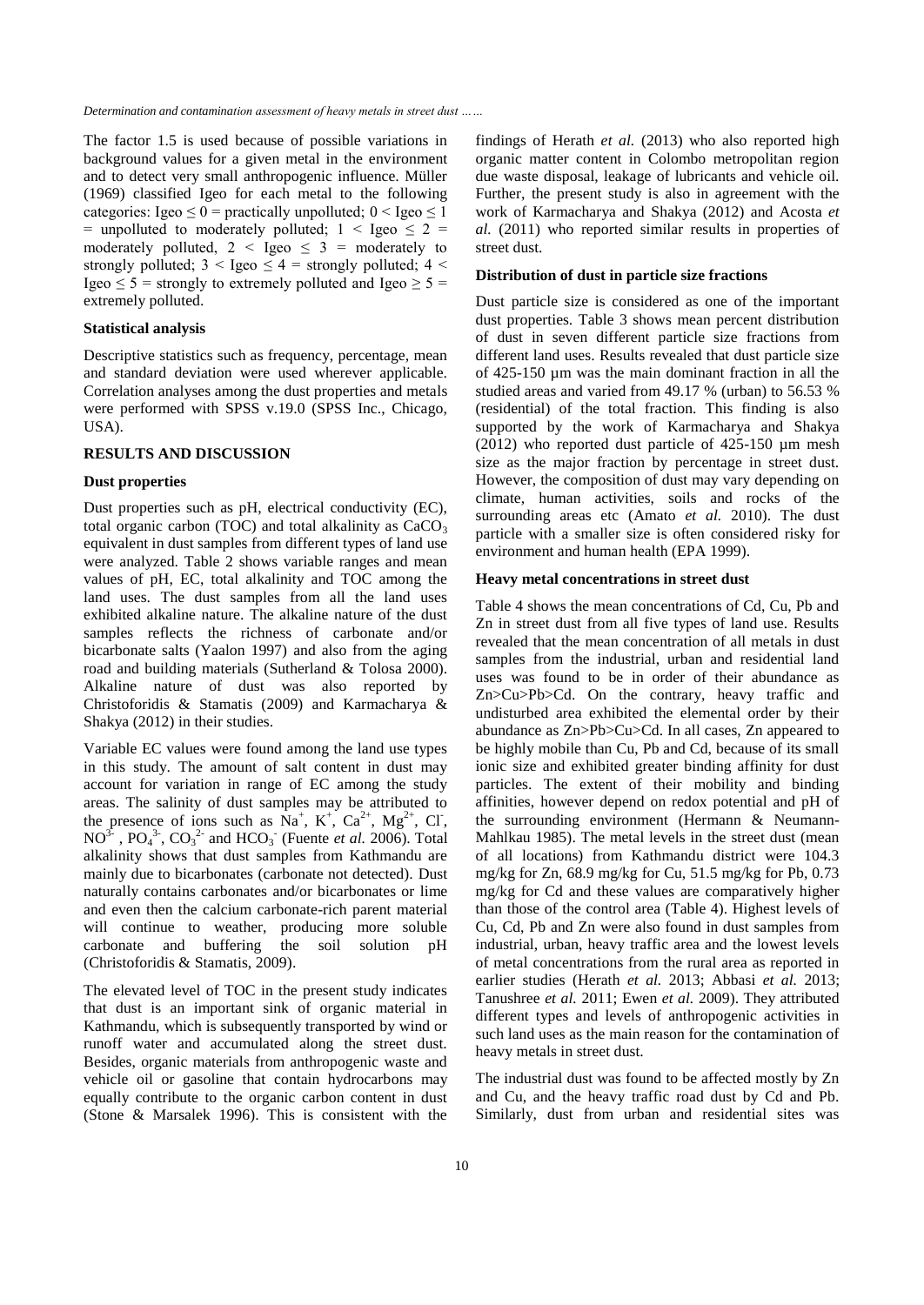affected mainly by Zn and Cu as in the former cases. Results showed that among all the uses under investigation, the highest concentrations of Zn (143.3 mg/kg) and Cu (106.42 mg/kg) were found in industrial dust whereas heavy traffic road dust showed the highest concentration of Cd (0.90 mg/kg) and Pb (70.08 mg/kg).

Moreover, the industrial dust varied from 98.5-179.8 mg/kg for Zn and 80.7-140.4 mg/kg for Cu and the range of metal in heavy traffic road dust was from 0.66-1.22 mg/kg for Cd and 61.6-77.0 mg/kg for Pb. The observed levels of difference in the present study were most likely due to variation in the sources of metals.

**Table 2. Dust properties from different types of land use (Mean ± SD, n=3) in Kathmandu**

| <b>Land uses</b>                                       |       | pН            | $EC$ ( $\mu$ S/cm) | T. Alk as $CaCO3$ mg/100 gm | TOC $(\% )$     |
|--------------------------------------------------------|-------|---------------|--------------------|-----------------------------|-----------------|
| Industrial                                             | Mean  | $8.2 \pm 0.1$ | $807 \pm 98$       | $148 \pm 62$                | $0.98 \pm 0.06$ |
|                                                        | Range | $8.1 - 8.4$   | $709 - 950$        | $67 - 220$                  | $0.87 - 1.06$   |
| Urban                                                  | Mean  | $8.6 \pm 0.6$ | $638 \pm 297$      | $123 \pm 40$                | $1.35 \pm 0.38$ |
|                                                        | Range | $7.8 - 9.3$   | $168 - 1050$       | $85 - 189$                  | $1.05 - 2.09$   |
| Heavy traffic                                          | Mean  | $8.4 \pm 0.7$ | $754 + 477$        | $165 \pm 86$                | $1.35 \pm 0.16$ |
|                                                        | Range | $7.2 - 9.2$   | $241 - 1400$       | $67 - 305$                  | $0.96 - 1.60$   |
| Residential                                            | Mean  | $8.4 \pm 0.3$ | $544 \pm 261$      | $115 \pm 39$                | $1.00 \pm 0.15$ |
|                                                        | Range | $7.8 - 8.7$   | $276 - 932$        | $43 - 153$                  | $0.80 - 1.21$   |
| Control                                                | Mean  | $7.8 \pm 0.2$ | $479 \pm 365$      | $107 \pm 35$                | $0.92 \pm 0.12$ |
| $\mathbf{r}$ $\alpha$ $\beta$ $\beta$ $\beta$ $\gamma$ | Range | $7.4 - 8.0$   | 177 - 1177         | $61 - 153$                  | $0.82 - 1.15$   |

 *EC= electrical conductivity, T. Alk= total alkalinity & TOC= total organic carbon*

**Table 3. Distribution of particle size fraction (%) (Mean ± SD)**

| Particle size $(\mu m)$ | <b>Industrial</b> | <b>Urban</b>      | <b>Heavy traffic</b> | <b>Residential</b> | <b>Control</b>    |
|-------------------------|-------------------|-------------------|----------------------|--------------------|-------------------|
| 2000-710                | $14.35 \pm 4.38$  | $11.01 \pm 5.41$  | $11.59 \pm 9.70$     | $11.40 \pm 9.31$   | $21.43 \pm 5.14$  |
| 710-425                 | $8.97 \pm 3.03$   | $9.48 \pm 1.18$   | $8.6 \pm 4.84$       | $13.22 \pm 1.67$   | $20.12 \pm 3.88$  |
| $425 - 150$             | $52.18 \pm 18.4$  | $49.17 \pm 12.20$ | $54.13 \pm 17.48$    | $56.53 \pm 12.37$  | $51.37 \pm 10.04$ |
| 150-75                  | $8.49 \pm 7.24$   | $17.03 \pm 17.58$ | $10.15 \pm 17.34$    | $12.46 \pm 6.56$   | $4.65 \pm 4.27$   |
| 75-53                   | $16.43 \pm 7.44$  | $11.40 \pm 8.20$  | $12.5 \pm 15.89$     | $3.14 \pm 1.30$    | $1.56 \pm 0.91$   |
| 53-38                   | $2.90 \pm 2.27$   | $1.44 \pm 0.94$   | $2.86 \pm 3.11$      | $2.15 \pm 2.81$    | $0.82 \pm 0.67$   |
| $<$ 38                  | $0.49 \pm 0.18$   | $0.79 \pm 0.59$   | $0.12 \pm 0.16$      | $1.4 \pm 2.21$     | $0.09 \pm 0.15$   |

**Table 4. Heavy metal concentration (mg/kg) in street dust (Mean ± SD) from different types of land use in Kathmandu**

| <b>Land uses</b>   |                       | Cd              | $\mathbf{Cu}$    | Pb             | Zn               |
|--------------------|-----------------------|-----------------|------------------|----------------|------------------|
| Industrial         | Mean                  | $0.86 \pm 0.17$ | $106.4 \pm 22.4$ | $54.3 \pm 8.2$ | $143.3 \pm 28.5$ |
| $(n=5)$            | Range                 | $0.63 - 1.14$   | $80.7 - 140.4$   | $42.5 - 67.2$  | $98.5 - 179.8$   |
| Urban              | Mean                  | $0.70 \pm 0.15$ | $64.9 \pm 10.8$  | $46.9 \pm 8.8$ | $111.4 \pm 18.7$ |
| $(n=15)$           | Range                 | $0.51 - 0.90$   | $50.2 - 82.5$    | $38.9 - 61.4$  | $86.3 - 139.6$   |
| Heavy traffic      | Mean                  | $0.90 \pm 0.22$ | $53.7 \pm 9.6$   | $70.1 \pm 6.0$ | $89.4 \pm 12.3$  |
| $(n=10)$           | Range                 | $0.66 - 1.22$   | $40.4 - 65.6$    | $61.6 - 77.0$  | $76.0 - 110.5$   |
| Residential        | Mean                  | $0.46 \pm 0.07$ | $50.4 \pm 6.0$   | $34.6 \pm 6.3$ | $73.1 \pm 7.4$   |
| $(n=12)$           | Range                 | $0.37 - 0.58$   | $42.5 - 58.8$    | $24.8 - 42.6$  | $64.8 - 86.4$    |
| Kathmandu district | Mean of all land uses | 0.73            | 68.9             | 51.5           | 104.3            |
| Control            | Mean                  | $0.32 \pm 0.04$ | $12.5 \pm 1.8$   | $26.8 \pm 4.2$ | $32.9 \pm 3.5$   |
| $(n=5)$            | Range                 | $0.25 - 0.39$   | $10.0 - 14.6$    | $21.3 - 34.0$  | $28.5 - 38.6$    |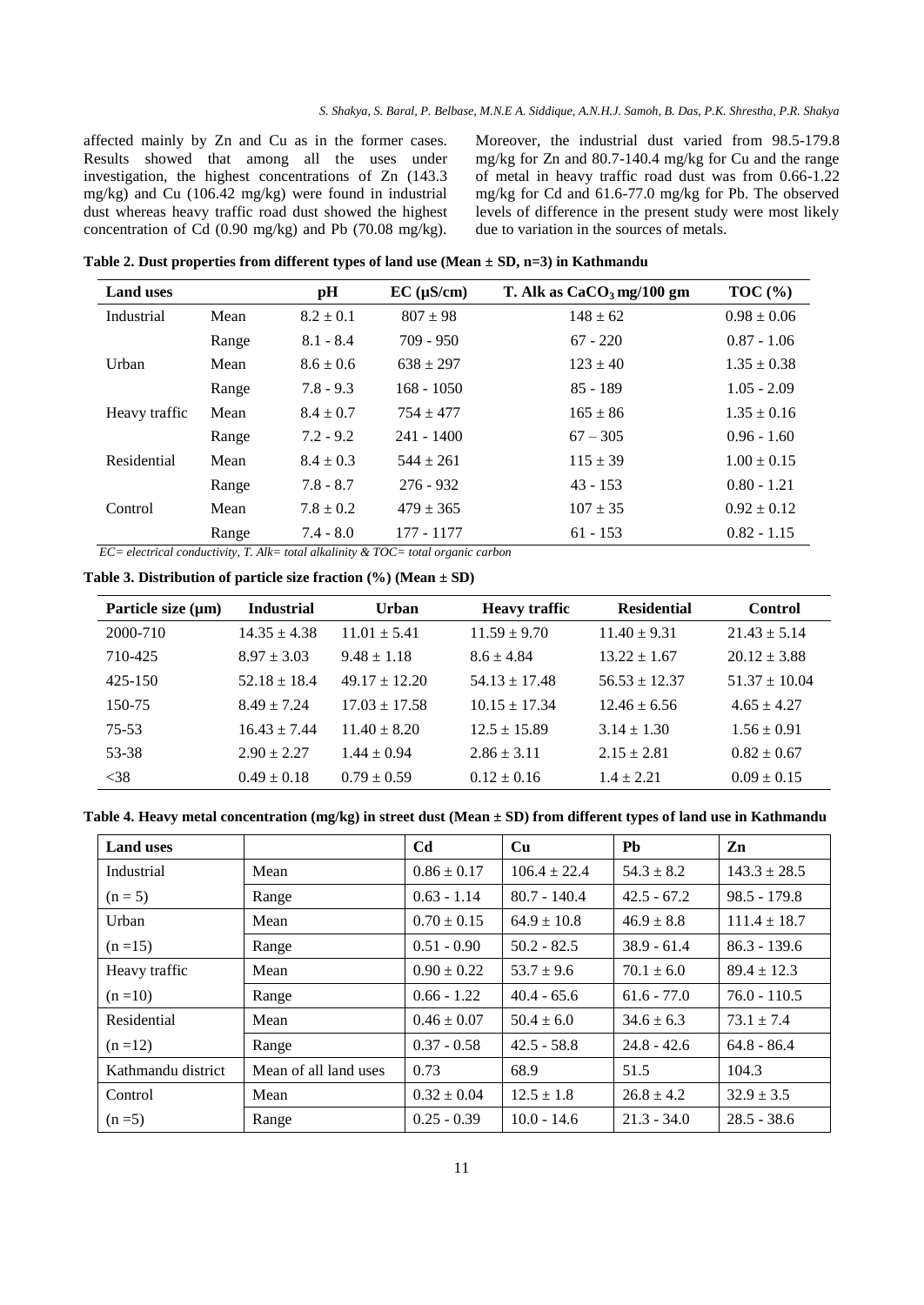The present results are comparable with the work of Acosta *et al*. (2011) who reported higher concentration of Zn (205 mg/kg) in dust of industrial area and Pb (85 mg/kg) in highways. Besides, the results are supported by Ambade (2012) as well found higher concentration of Zn in dust of industrial environment of Bhilai city, India. In the present study, cadmium exhibited significantly low levels in all the samples compared to Cu, Pb, and Zn in consistent with the findings of Faiz *et al.* (2009) who concluded that the street dust generally contained lower levels of Cd than other metals. The attrition of automobile tires, car abrasion, lubrication oils and galvanized parts of vehicles are possible sources of Cd contamination (Wilcke *et al.* 1998a). Cadmium concentrations range from 0.07 to 0.10 ppm in diesel oils, 0.20 to 0.026 ppm in lubricating oils and 20 to 90 ppm in automobile tire (Akhter & Madany 1993).

Cu is associated with inorganic fertilizer in industrial area whereas zinc from recreational, domestic and commercial sources (Markus & McBratney 1996). Besides, Pb from leaded gasoline, Cu, Zn and Cd from car components, tyre abrasion, lubricants, leakage of oil products, industrial and incinerator emissions are the main sources of contamination (Markus & McBratney 1996). As thousands of vehicles ply on narrow streets of Kathmandu, release of Cd, Cu, Pb and Zn from automobile sources as mentioned above are likely to cause metal contamination in street dust of Kathmandu.

This is further supported by Basel Convention report (BCR 1999) which discloses vehicle tires contain total of approximately 1.5 % by weight of hazardous waste compounds. These compounds, outlined as Cu, Zn, Pb, Cd, organohalogens and many others are encased in the rubber compound or present as an alloying element. The copper compounds are used as alloying constituent of metallic reinforcing material. The zinc compound as zinc oxide is retained in the rubber matrix. Cadmium as cadmium compound present in trace levels is used as an

attendant substance of the zinc oxide. Similarly, lead and lead compounds present in trace levels are used as attendant substance of the zinc oxide. Hence, it may be suggested that tens of thousands of vehicles in Kathmandu may potentially release heavy metals in street dust through attrition of automobile tires, car abrasion, lubrication oils etc.

The correlation between different parameters is frequently expressed by Pearson's correlation coefficient that indicates their potential sources (Puth *et al.* 2014). The correlation coefficients among the dust properties and heavy metals in this study are listed in Table 5. The positive correlation was observed between Cd and Pb  $(r =$ 0.796, p<0.05), Cu and Pb ( $r = 0.789$ , p<0.05) and Cu and Zn ( $r = 0.899$ ,  $p \le 0.05$ ) implying common sources of their origins. Atmospheric deposition of these metals is associated with traffic emissions. Besides, EC and Cd also showed positive correlation ( $r = 0.779$ ,  $p < 0.05$ ) between them indicating that Cd has greater affinity for anions such as Cl,  $NO_3$ ,  $SO_4^2$ ,  $PO_4^3$ ,  $CO_3^2$  and  $HCO_3$  in dust (Fuente *et al.* 2006). Moreover, the results revealed positive correlations, though not significant, among the parameters suggesting common contaminant sources.

# **Metal enrichment in street dust**

The average metal enrichment in Kathmandu which is the ratio of average metal concentration from all land uses to the metal concentration from control area is presented in Fig. 2. Based on the average metal concentration from all land uses and enrichment factor calculated thereafter, it can be concluded that metal enrichment in street dust from Kathmandu is at considerable level for Cu  $(EF = 5.50)$ and Zn ( $EF = 3.17$ ); and moderate level for Cd ( $EF =$ 2.28) and Pb  $(EF = 1.92)$  (Fig. 2). Accordingly, the metal enrichment in street dust from Kathmandu follows in order as Cu>Zn>Cd>Pb. This result has consistency with the study of Shakya et al. (2014) who also obtained metal enrichment in dust of Kathmandu Valley in similar order as Cu>Zn>Cd>Pb.

|                |       | EC       | T. Alk. | <b>TOC</b> | C <sub>d</sub> | Cu       | Pb       | Zn       |
|----------------|-------|----------|---------|------------|----------------|----------|----------|----------|
|                | pH    |          |         |            |                |          |          |          |
| pH             | 1.00  | 0.458    | 0.528   | 0.244      | 0.442          | 0.338    | 0.452    | 0.323    |
| EC             | 0.458 | 1.00     | 0.376   | 0.339      | $0.779*$       | 0.462    | 0.522    | 0.410    |
| T. Alk.        | 0.528 | 0.376    | 1.00    | 0.422      | 0.338          | 0.442    | 0.482    | 0.568    |
| <b>TOC</b>     | 0.244 | 0.339    | 0.422   | 1.00       | 0.522          | 0.342    | 0.462    | 0.420    |
| C <sub>d</sub> | 0.442 | $0.779*$ | 0.338   | 0.522      | 1.00           | 0.256    | $0.796*$ | 0.512    |
| <b>Cu</b>      | 0.338 | 0.462    | 0.442   | 0.342      | 0.256          | 1.00     | $0.789*$ | $0.899*$ |
| Pb             | 0.452 | 0.522    | 0.482   | 0.462      | $0.796*$       | $0.789*$ | 1.00     | 0.472    |
| Zn             | 0.323 | 0.410    | 0.568   | 0.420      | 0.512          | $0.899*$ | 0.472    | 1.00     |

*\*The correlation is significant at the 0.05 level*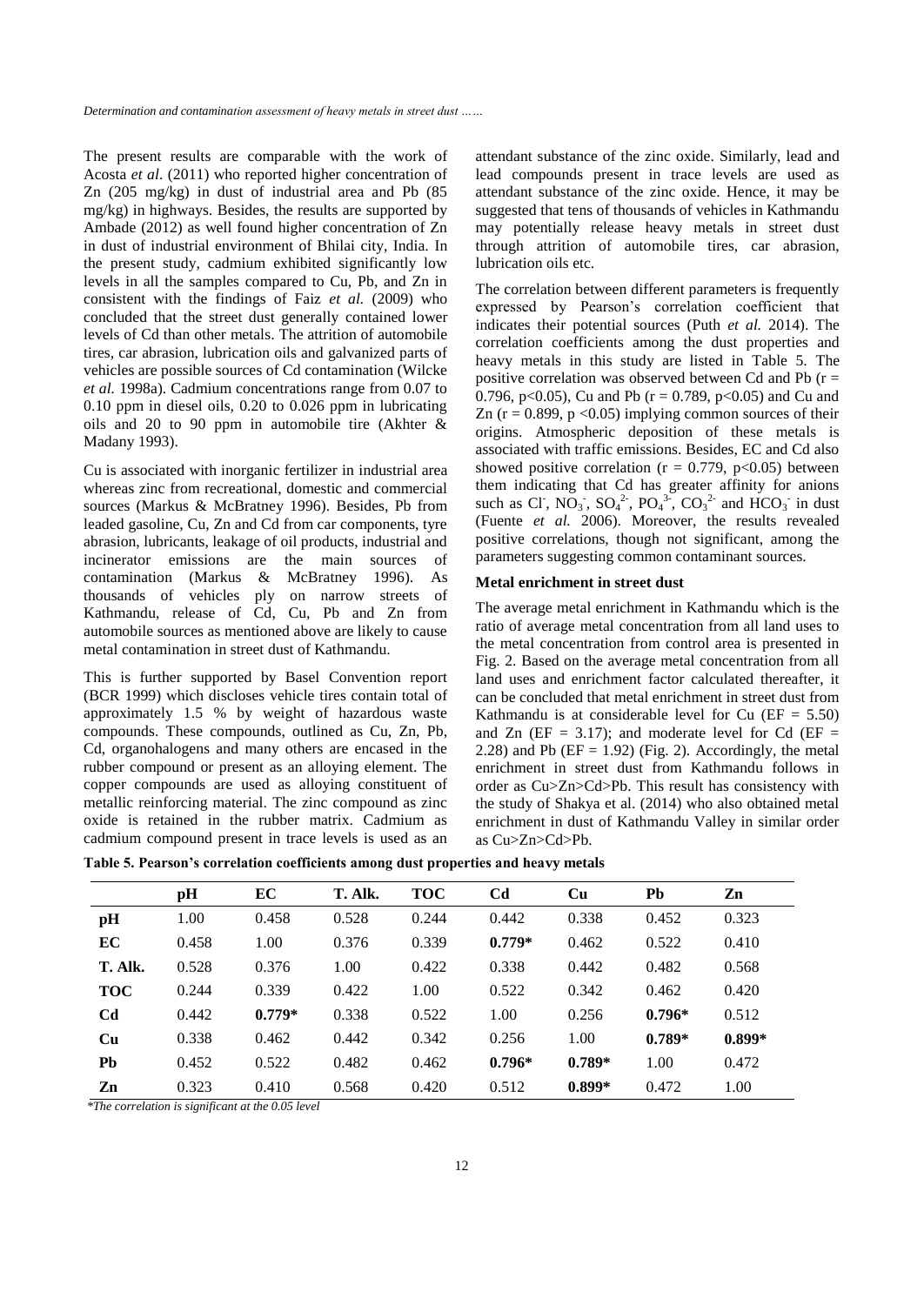

**Fig. 2. Average metal enrichment in street dust of Kathmandu district**

### **Environmental status of Kathmandu**

The mean concentrations of heavy metals in the present study were compared with those in street dust from different cities/countries with a view to evaluate environmental status of Kathmandu (Table 6). Among the metals, the level of Cd (0.73 mg/kg) in the present study was higher than Beijing, China (0.64 mg/kg) but was comparatively lower than those from North China, Guiyang, Edinburgh and Delhi (Table 6). Similarly, the mean Cu concentration in the present study was comparatively higher than those present in Edinburgh (57 mg/kg) but lower than other listed cities/ countries. The level of Pb was found to be significantly low compared to other listed cities. For Zn, with the exception of Dammam, Saudi Arabia (79.1 mg/kg), majority of the listed cities have significant levels of the metal. It has been reported that the potential sources of Cu, Zn and Cd contaminations in street dust were car components, tyre abrasion, lubricants, industrial and incinerator emissions, and Pb from leaded gasoline (Markus & McBratney 1996, Wilcke *et al.* 1998b). Besides, Cu was also associated with inorganic fertilizers in agricultural areas, and Zn from recreational, domestic, and commercial sources (Markus & McBratney 1996). Moreover, the interplay of sources of metals, land use type, traffic volume, fuel quality, distance from the road, human habits, populations, etc. of each city determines the metal concentration in street dust (Charlesworth *et al.* 2003, Nnaji 2015). Hence, it may be suggested that degree of heavy metals contamination in street dust in a particular location or area depends mainly on the level and types of anthropogenic activities.

# **Assessment of contamination levels using pollution indices**

Three types of pollution indices such as contamination factor (CF), degree of contamination (CD) and geoaccumulation index (Igeo) were used to assess metal contamination levels in Kathmandu. The contamination factor and index of geo-accumulation are single pollution indices (Håkanson 1980) whereas the degree of contamination is integrated pollution index (Müller 1969). The assessment of metal contamination using these pollution indices is most important for the human survival (Barbieri 2016). Tables 7 and 8 show the contamination factor, degree of contamination and geo-accumulation index and their classifications based on the metal contamination levels. The contamination factor (CF) indicates the amount of anthropogenically introduced metal in street dust with respect to the natural concentration. Results showed that the contamination factor for Cu was found to be the highest among the analyzed metals in street dust and in all land use types in the order as industrial  $>$  urban  $>$  heavy traffic  $>$  residential (Table 7).

The contamination factor (CF) indicates the amount of anthropogenically introduced metal in street dust with respect to the natural concentration. Results showed that the contamination factor for Cu was found to be the highest among the analyzed metals in street dust and in all land use types in the order as industrial  $>$  urban  $>$  heavy traffic > residential (Table 7).

**Table 6. Comparison of heavy metals (mg/kg) in street dust from mean value of all land uses in Kathmandu district with those of other cities/countries around the world**

| <b>Countries</b>     | Cd             | $\mathbf{Cu}$ | Pb    | Zn                              | <b>References</b>         |
|----------------------|----------------|---------------|-------|---------------------------------|---------------------------|
| Kathmandu/Nepal      | 0.73           | 68.9          | 51.5  | 104.3                           | Present Study             |
| Dammam/ Saudi Arabia | $\blacksquare$ | 71.6          | 65.2  | 79.1<br>Al-Rashdi et al. (2017) |                           |
| North China          | 2.84           | 107.3         | 177.0 | 514.5                           | Wan <i>et al.</i> (2016)  |
| Guiyang/China        | 1.54           | 138.0         | 129.0 | 479.0                           | Xiaoyan et al. (2014)     |
| Edinburgh/UK         | 1.0            | 57.0          | 118.0 | 213.0                           | Pal <i>et al.</i> (2011)  |
| Delhi/India          | 2.65           | 191.7         | 120.7 | 284.5                           | Suryawanshi et al. (2016) |
| Beijing/China        | 0.64           | 72.1          | 201.8 | 219.2                           | Du <i>et al.</i> (2013)   |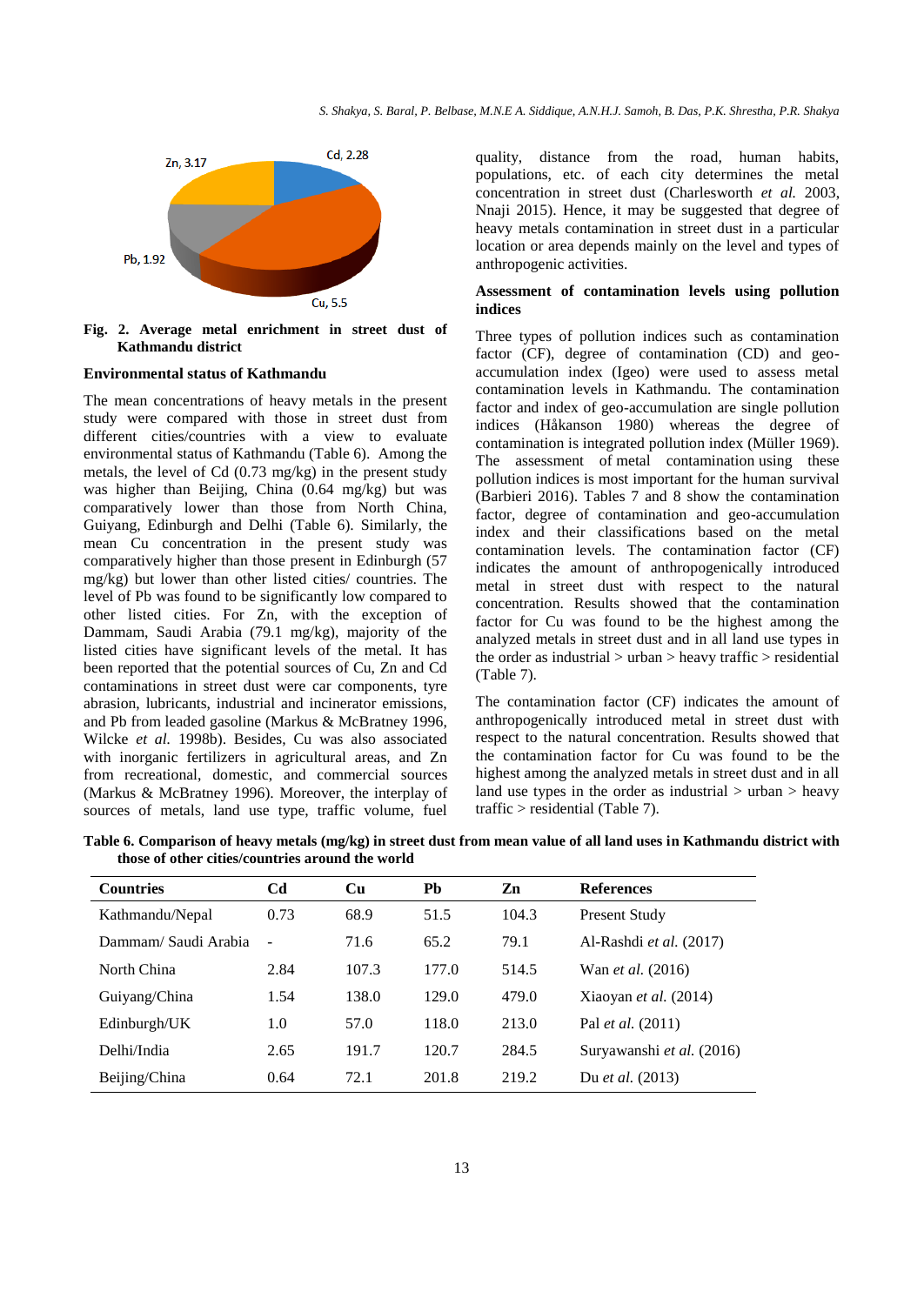**Table 7. Contamination factor (CF), degree of contamination (CD) and geo-accumulation index (Igeo) of all land uses in Kathmandu district**

| <b>Contamination factor (CF)</b>          |                   |              |                      |                    |  |  |
|-------------------------------------------|-------------------|--------------|----------------------|--------------------|--|--|
| <b>Heavy</b> metals                       | <b>Industrial</b> | <b>Urban</b> | <b>Heavy traffic</b> | <b>Residential</b> |  |  |
| C <sub>d</sub>                            | 2.69              | 2.19         | 2.81                 | 1.44               |  |  |
| Cu                                        | 8.51              | 5.20         | 4.30                 | 4.00               |  |  |
| Pb                                        | 2.03              | 1.75         | 2.65                 | 1.30               |  |  |
| Zn                                        | 4.36              | 2.88         | 2.30                 | 1.90               |  |  |
| Degree of contamination, $CD = \Sigma CF$ | 17.59             | 12.02        | 12.06                | 8.64               |  |  |
| Geo-accumulation index (Igeo)             |                   |              |                      |                    |  |  |
| <b>Heavy</b> metals                       | <b>Industrial</b> | <b>Urban</b> | <b>Heavy traffic</b> | <b>Residential</b> |  |  |
| C <sub>d</sub>                            | 0.55              | 0.46         | 0.57                 | 0.28               |  |  |
| Cu                                        | 1.70              | 0.84         | 0.76                 | 0.73               |  |  |
| P <sub>b</sub>                            | 0.43              | 0.37         | 0.54                 | 0.24               |  |  |
| Zn                                        | 0.87              | 0.58         | 0.49                 | 0.40               |  |  |

**Table 8. Classification of pollution indices based on contamination factor and degree of contamination values**

| <b>Pollution index (Contamination factor)</b> |                                           |                               |                                   |                         |  |  |
|-----------------------------------------------|-------------------------------------------|-------------------------------|-----------------------------------|-------------------------|--|--|
| <b>Land</b> use                               | Low (CF<1)                                | Moderate $(1 \leq CF \leq 3)$ | Considerable $(3 \leq CF \leq 6)$ | Very high $(6 \leq CF)$ |  |  |
| Industrial                                    |                                           | Cd, Pb                        | Zn                                | Cu                      |  |  |
| Urban                                         |                                           | $Cd$ , $Pb$ , $Zn$            | Cu                                |                         |  |  |
| Heavy<br>traffic                              |                                           | $Cd$ , $Pb$ , $Zn$            | Cu                                |                         |  |  |
| Residential                                   | -                                         | Cd, Pb, Zn                    | Cu                                |                         |  |  |
|                                               | Pollution index (Degree of contamination) |                               |                                   |                         |  |  |
| <b>Land</b> use                               | Low $(CD<5)$                              | Moderate $(5 \le CD \le 10)$  | Considerable $(10 \le CD \le 20)$ | Very High $(20 \le CD)$ |  |  |
| Industrial                                    |                                           |                               | $^{(+)}$                          |                         |  |  |
| Urban                                         |                                           |                               | $^{(+)}$                          |                         |  |  |
| Heavy<br>traffic                              |                                           |                               | $^{(+)}$                          |                         |  |  |
| Residential                                   |                                           | $^{(+)}$                      |                                   |                         |  |  |

Accordingly, industrial, urban, heavy traffic and residential types of land use showed 8.51, 5.20, 4.30 and 4.00 as CF values for Cu, respectively. Except for heavy traffic road, the contamination factor for Pb was found to be least in favour of all types of land use. Evidently, the contamination factor showed moderate contamination level  $(1 \leq CF \leq 3)$  for Cd in all the land uses in the present study (Table 8). On the contrary, the contamination factor for Cu indicated very high contamination level ( $6 \leq CF$ ) in industrial area and considerable contamination levels ( $3 \leq$  $CF < 6$ ) in urban, heavy traffic and residential areas, respectively.

The highest contamination factor for Cu in the industrial land use may be attributed to mechanical workshops as well as automobiles that may release significant amount of Cu and Zn from tire and brake abrasions (Thorpe & Harrison, 2008). The Pb for all the land uses was found under moderate contamination level  $(1 \leq C$ F < 3). Moreover, the contamination factor indicated considerable contamination level ( $3 \leq CF \leq 6$ ) for Zn in industrial area and moderate contamination level ( $1 \leq C$ F < 3) in urban, heavy traffic and residential areas. These results indicated that the street dust of Kathmandu district was found to be highly contaminated with Cu followed by Zn, Cd and Pb.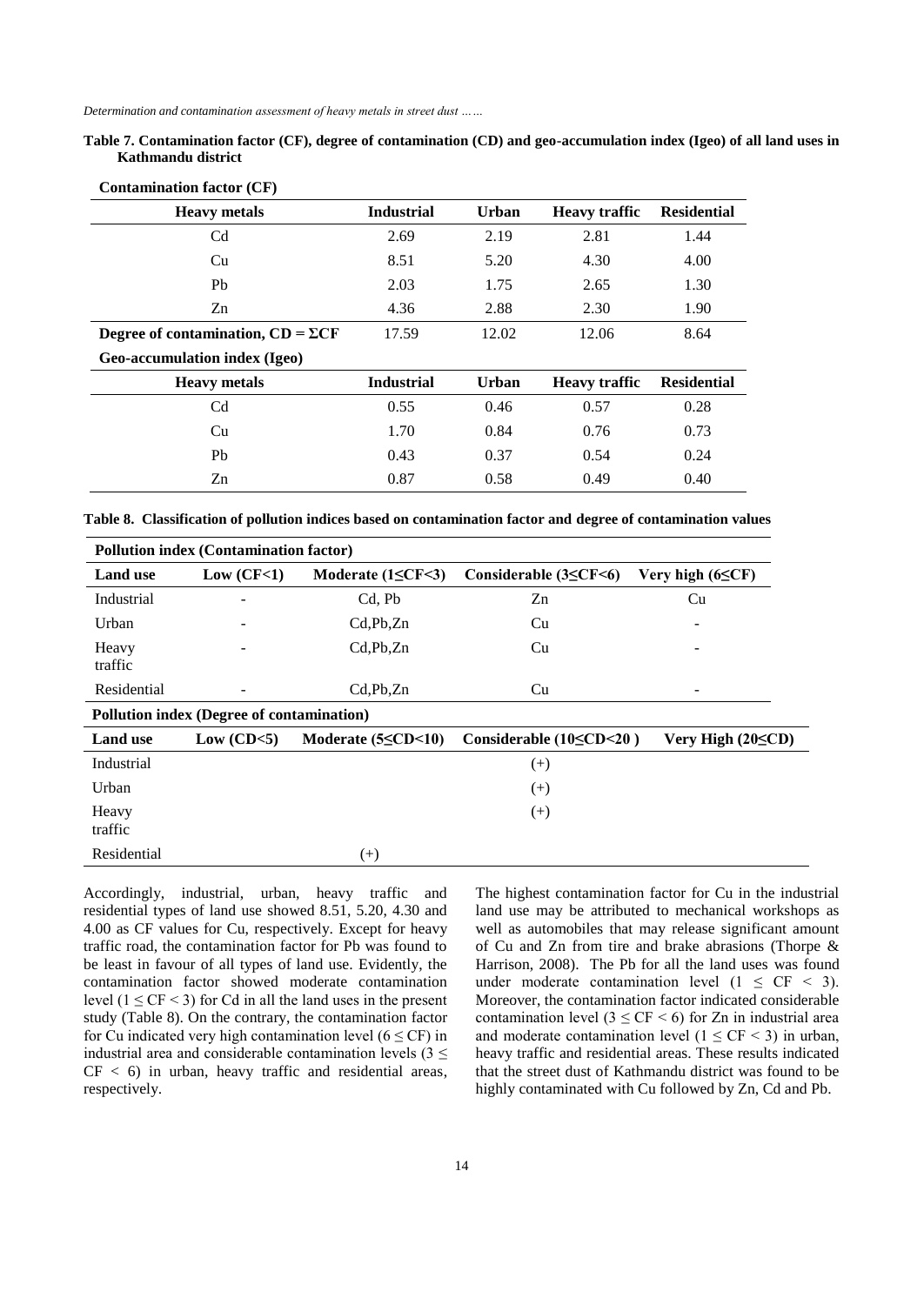Similarly, degree of contamination (CD) is also one of the important contamination indices that indicate the measure of the sum of all metals anthropogenically accumulated in street dust. The degree of contamination computed for each land use is shown in Table 7. It was found that industrial land use showed the highest degree of metal contamination (17.59) followed by heavy traffic (12.06), urban (12.02) and residential (8.64). These results revealed considerable degree of contamination ( $10 \leq CD$ ) < 20) for industrial, urban and heavy traffic area (Table 8). Residential land use, however indicated moderate level  $(5 \leq CD \leq 10)$  in terms of degree of contamination. Higher degree of contamination is often a matter of worry because of tremendous anthropogenic activities that occur at these sites during rush hours of the day. Long term exposure within the neighborhood can lead to adverse health effects particularly on children, pregnant women and the aged who all are known to be vulnerable (Du *et al.* 2013).

Geo-accumulation index (Igeo) is the indicator used to assess the presence and intensity of anthropogenic contaminant deposition on surface soil (Barbieri 2016). This index of potential contamination is calculated by the normalization of one metal concentration in the topsoil with respect to the concentration of a reference element. The geo-accumulation index (Igeo) was found to be variable among the analyzed metals as well as types of land use (Table 7). Apparently, the Igeo value was found to be the highest for Cu in all the types of land use while Pb appeared to have the least values of all. Accordingly, the Igeo value for Cu was found to be the highest in industrial (1.70) followed by urban (0.84), heavy traffic (0.76) and residential (0.73) types of land use. The highest Igeo value for Cu in the industrial land use is most likely

due to vehicular and industrial emissions, application of inorganic fertilizer in the surrounding agricultural areas and waste disposal (Lu *et al.* 2009). Likewise, the Igeo values obtained for Pb were 0.43, 0.37, 0.54 and 0.24 respectively for industrial, urban, heavy traffic and residential types of land use. Based on the Igeo values, the pollution levels was classified as follows (Table 9): all land use types were found to have Igeo values for  $0 <$  Igeo  $\leq$  1 class indicating the environment unpolluted to moderately polluted level for Cd, Pb and Zn. While the industrial land use showed Cu at moderately polluted level  $(1 <$  Igeo  $\leq$  2); urban, heavy traffic and residential land uses showed Igeo values for  $0 <$  Igeo  $\leq 1$  class for the same metals. Hence, these land use types were found to have unpolluted to moderately polluted level of metal contamination.

As in the present study, Sampson *et al.* (2011) also used the mathematical models such as index of geoaccumulation (Igeo), enrichment factors (EF), contamination factor and degree of contamination to identify possible levels of pollution from anthropogenic sources on surface dust collected from major and busy roads in the city of Accra, Ghana. Similar to the findings of the present study, all the models agreed well in their results giving moderate to significant levels of pollution for the most part of the selected sites. Similarly, Shakya and Pradhananga (2013) used the same pollution indices for assessing Pb, Cd and Hg contamination in roadside dust collected from Kathmandu-Bhaktapur road section of Arniko Highway, Kathmandu valley which indicated various levels of contamination identical to the present study. They also reported traffic emission, automobiles and other anthropogenic activities as the potential sources of the metal contamination.

| <b>Pollution index</b>   | <b>Industrial</b> | <b>Urban</b>             | <b>Heavy traffic</b> | <b>Residential</b> |
|--------------------------|-------------------|--------------------------|----------------------|--------------------|
| $(1)$ :(Igeo $\leq 0$ )  | -                 | -                        |                      |                    |
| $(2):(0<$ Igeo $\leq$ 1) | Cd, Pb, Zn        | Cd, Cu, Pb, Zn           | Cd, Cu, Pb, Zn       | Cd, Cu, Pb, Zn     |
| (3):(1<~Jgeo~2)          | Cu                | -                        |                      |                    |
| $(4):(2<~Jgeo \leq 3)$   | ۰                 | $\overline{\phantom{a}}$ | ۰                    | -                  |
| $(5):(3geo\le4)$         | -                 | $\overline{\phantom{a}}$ | -                    | -                  |
| $(6)(4 <$ Igeo $\leq 5)$ | -                 | -                        | -                    | -                  |
| $(7)$ :(Igeo $\geq 5$ )  | ۰                 | -                        |                      |                    |

**Table 9. Classification of pollution based on Geo-accumulation index of all land uses in Kathmandu district**

 *(1): practically unpolluted; (2): unpolluted to moderately polluted; (3): moderately polluted; (4): moderately to strongly polluted; (5): strongly polluted; (6): strongly to extremely polluted & (7): extremely polluted*

#### **CONCLUSIONS**

The present study was carried out with a view to assess environmental status of Kathmandu by physico-chemical characterizations and determining heavy metals concentration in street dust from five different types of land use. The pH, EC, total alkalinity and TOC parameters varied in their levels among the land uses due to different physico-chemical properties of street dust. Among the seven particle size fractions, street dust of 425-150 µm sieve size remained the dominant portion in all the land uses. Elevated levels of heavy metals were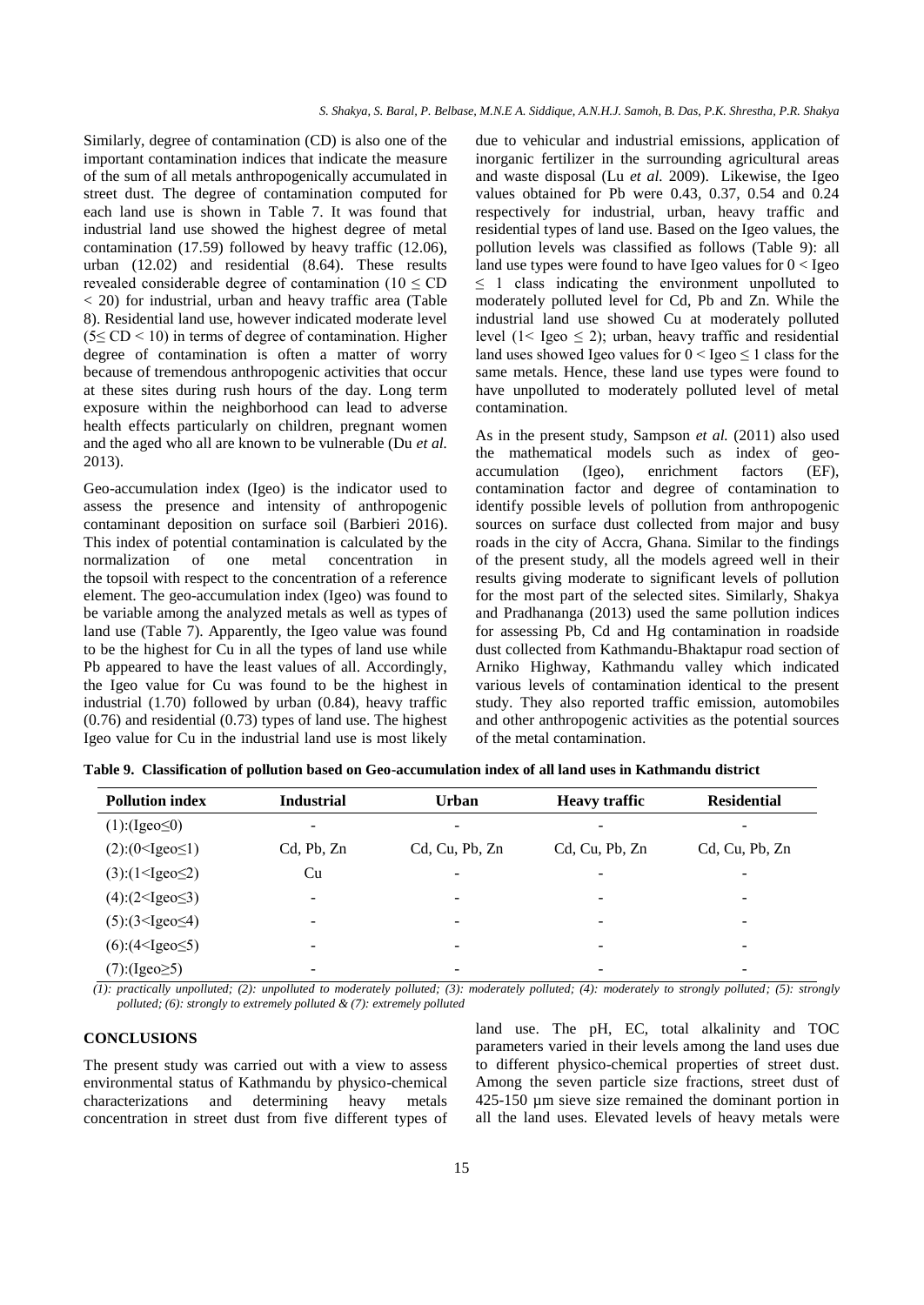found to contaminate street dust from all the land use types. The mean concentrations of the analyzed metals in all types of land uses were found to be in the order of elemental abundance as Zn>Cu>Pb>Cd. Although the concentrations of heavy metals in dust samples were found to be variable among the land uses, the industrial dust was predominated by Zn and Cu, whereas the heavy traffic road dust by Cd and Pb. The average metal concentrations of Cd, Cu, Pb and Zn in dust from all the types of land use in Kathmandu were found to be 0.73, 68.86, 51.46 and 104.30 mg/kg and their average metal enrichment factors were 2.28, 5.50, 1.92 and 3.17, respectively. These findings suggest the prevalence of different types and levels of anthropogenic activities such as traffic emission, automobiles, construction and demolition activities etc., in such types of land use in Kathmandu. The mean concentrations of Cd, Cu, Pb, and Zn in street dust from Kathmandu district may be considered to be moderate when compared against those cities/countries listed for the present study.

Due to the increasing anthropogenic activities such as injudicious use of fertilizers and pesticides, industrial and vehicle emissions, waste disposal, air pollution etc., the life capacity of soils has been continuously decreasing. As a matter of fact it is very important to distinguish between the natural background values of elements and anthropogenic inputs, and to understand that the background values change from area to area and with the scale of the area investigated. To evaluate the heavy metals contamination rate, three different indices like contamination factor (CF), degree of contamination (CD) and geo-accumulation index (Igeo) were used in the present study. The CF and Igeo values for Cu were found to be highest among the analyzed metals and in all land use types in the order as industrial  $>$  urban  $>$  heavy traffic > residential. Similarly, the industrial land use showed the highest CD value. Accordingly, the CF ranged from moderate to very high contamination levels whereas CD from moderate to considerable levels with respect to the analyzed metals in street dust for different types of land use. Likewise, the Igeo values ranged from unpolluted to moderately polluted level with respect to the analyzed metals for different types of land use.

Heavy metals can be generated in the street dust both from natural sources and anthropogenic activities. Depending on their concentration in dust particles and soils, they may determine a potential toxicity to living organisms. Their entry in the food chain represents a geochemical risk because of their toxicity to human health, especially to the occurrence of bioaccumulation phenomena. Hence, the present study may be expected to provide baseline information for addressing environmental pollution due to heavy metal pollutants in street dust. The dust particles having smaller size are often considered a major environmental and health hazard because they are easily transported and inhaled. Hence, we conclude from the present study that a monitoring plan is necessary to evaluate the evolution of metal concentration in dust in order to develop proper measures for reducing the risk to human health due to inhalation, ingestion and dermal contact.

### **ACKNOWLEDGEMENTS**

The authors are grateful to Department of Applied Chemistry, BHU, Varanasi, India for FAAS analysis and Padma Kanya Multiple Campus, Tribhuvan University, Kathmandu for providing laboratory facilities and logistic support.

# **REFERENCES**

- Abbasi, Md. N., Tufail, Md. and Chaudhary, Md. M. 2013. Assessment of heavy elements in suspended dust along the Murree highway near capital city of Pakistan. *World Applied Sciences Journal* **21**(9): 1266-1275.
- Acosta, J.A., Faz, A., Kalbitz, K., Jansen, B. and Martınez-Martınez, S. 2011. Heavy metal concentrations in particle size fractions from street dust of Murcia (Spain) as the basis for risk assessment. *Journal of Environmental Monitoring* **13**(11): 3087-3096.
- Akhter, M.S. and Madany, I.M. 1993. Heavy metals in street and house dust in Bahrain. *Water, Air and Soil Pollution* **66**(1-2):111-119.
- Al-Rashdi, A.A., Ebqa'ai, M., Harb, M.K. and Faidi, F. 2017. A solid phase extraction procedure for the determination of heavy metals in street dust from Dammam, kingdom of Saudi Arabia and estimation of the health risk. *Journal of Materials and Environment Sciences* **8**(6): 2050-2061.
- Al-Shayep, S.M. and Seaward, M. 2001. Heavy metal content of roadside soils along ring road in Riyadh (Saudi Arabia). *Asian Journal of Chemistry* **13**(2): 407-423.
- Amato, F., Querol, X,. Johansson, C., Nagl, C. and Alastuey, A. 2010. A review on the effectiveness of street sweeping, washing and dust suppressants as urban PM control methods. *Science of the Total Environment* **408**(16): 3070-3084.
- Ambade, B. 2012. Evaluation of heavy metal contamination in road dust fallout of Bhilai city. *International Journal of Advanced Engineering Research and Studies* **1**(4): 81-83.
- APHA. 1995. *Standard methods for examination of water*  and wastewater. 9<sup>th</sup> Edition, American Public Health Association, Washington DC.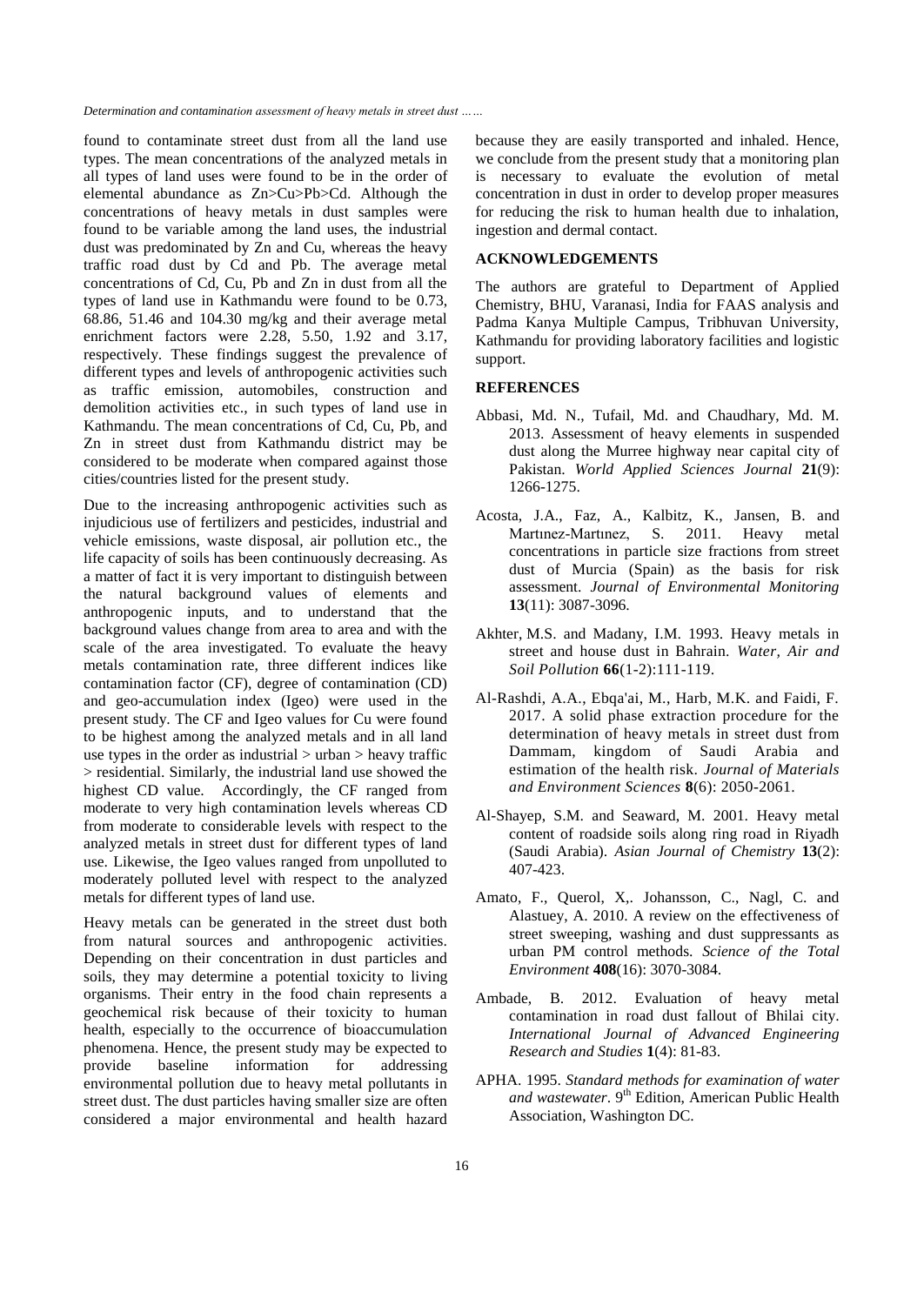- Banerjee, A.D.K. 2003. Heavy metal levels and solid phase specification in street dusts of Delhi, India. *Environmental Pollution* **123**(1): 95-105.
- Barbieri, M. 2016. The importance of enrichment factor (EF) and geo-accumulation index (Igeo) to evaluate the soil contamination. *Journal of Geology and Geophysics* **5**: 1-4.
- BCR. 1999. *Identification and management of used tyres.*  Basel Convention Report Series, SBC No. 99/008.
- Bilos, C., Colombo, J.C., Skorupka, C.N., Rodriguez Presa, M.J. 2001. Sources, distribution and variability of airborne trace metals in La Plata City area, Argentina*. Environmental Pollution* **111**(1): 149-158.
- Charlesworth, S., Everett, M., McCarthy, R., Ordonez, A. and de Miguel, E. 2003. A comparative study of heavy metal concentration and distribution in deposited street dusts in a large and a small urban area: Birmingham and Coventry, West Midlands, UK. *Environment International* **29**(5): 563-573.
- Christoforidis, A., and Stamatis, N. 2009. Heavy metal contamination in street dust and roadside soil along the major national road in Kavala's region, Greece. *Geoderma* **151**(3-4)**:** 257-263.
- Das, B., Bhave, P., Puppala, S. and Byanju, R. 2018. A global prospective of vehicular emission control policy and practices; an interface with Kathmandu Valley case, Nepal. *Journal of Institute of Science and Technology* 23: 76-80.
- Du, Y., Gao, B., Zhou, H., Ju, X., Hao, H. and Shuhua, Y. 2013. Health risk assessment of heavy metals in road dusts in urban parks of Beijing, China. *Procedia Environmental Sciences* **18**: 299-309.
- EPA. 1999. Particulate matter  $(PM_{2.5})$  Speciation Guidance, Final Draft.  $1<sup>st</sup>$  edition, Environmental Protection Agency, October 7, USA.
- Ewen, C, Anagnostopoulou, M.A. and Ward, N.I. 2009. Monitoring of heavy metal levels in roadside dusts of Thessaloniki, Greece in relation to motor vehicle traffic density and flow. *Environment Monitoring and Assessment* **157**(1-4): 483-498.
- Faiz, Y., Tufail, M., Javed, M.T., Chaudhry, M.M. and Siddique, N. 2009. Road dust pollution of Cd, Cu, Ni, Pb and Zn along Islamabad Expressway, Pakistan. *Microchemical Journal* **92**: 186-192.
- Fuente, D. de la, Chico, B. and Morcillo, M. 2006. The effects of soluble salts at the metal/paint interface: advances in knowledge. *Portugaliae Electrochimica Acta* **24**(2): 191-206.
- Håkanson, L. 1980. An ecological risk index for aquatic pollution control: A sedimentological approach. *Water Research* **14**: 975-1001.
- Herath, H.M.D.V., Pitawala, H.M.T.G.A., Gunathilake, J. and Dalugoda, T.Y.S. 2013. Heavy metal contamination in road deposited sediments in Colombo urban area. In: *Proceedings to 29th Technical Sessions of Geological Society of Sri Lanka,* 127-130.
- Hermann, R. and Neumann-Mahlkau, P. 1985. The mobility of zinc, cadmium, copper, lead, iron and arsenic in groundwater as a function of redox potential and pH*. Science of the Total Environment* **43**(1-2): 1-12.
- Karmacharya, N. and Shakya, P.R. 2012. Heavy metals in bulk and particle size fractions from street dust of Kathmandu city as the possible basis for risk assessment. *Scientific World* **10**(10)**:** 84-89.
- Lu, X., Wang, L., Lei, K., Huang, J. and Zhai, Y. 2009. Contamination assessment of copper, lead, zinc, manganese and nickel in street dust of Baoji, NW China. *Journal of Hazardous Materials* **161**(2-3): 1058-1062.
- Markus, J.A. and Mcbratney, A.B. 1996. An urban soil study: heavy metals in Glebe, Australia. *Austrian Journal of Soil Research* **34**(3): 453-465.
- Müller, G. 1969. Index of geo-accumulation in sediments of the Rhine River. *Geojournal* **2**(3): 108-118.
- Nnaji, J. 2015. Assessment of heavy metal contamination of agricultural soils and cassava leaves along Umuahia-Ikot-Ekpene highway, Abia state. *Research Journal of Pharmaceutical, Biological and Chemical Sciences* **6**(2): 301-304.
- Pal, S.K., Wallis, S.G. and Arthur, S. 2011. Assessment of heavy metals emission from traffic on road surfaces. *Central European Journal of Chemistry* **9**(2)**:** 314- 319.
- Pradhanang, S. 2015. Distribution and fractionation of heavy metals in sediment of Karra River, Hedauda, Nepal. *Journal of Institute of Science and Technology* 19(2): 123-128.
- Puth, M.T., Neuhauser, M. and Ruxton, G.D. 2014. Effective use of Pearson's product–moment correlation coefficient. *Animal Behavior* **93:** 183- 189.
- Shakya, P.R. and Pradhananga, A.R. 2013. Determination and contamination assessment of Pb, Cd, and Hg in roadside dust along Kathmandu-Bhaktapur road section of Arniko Highway, Nepal. *Research Journal of Chemical Sciences* **3**(9): 18-25.